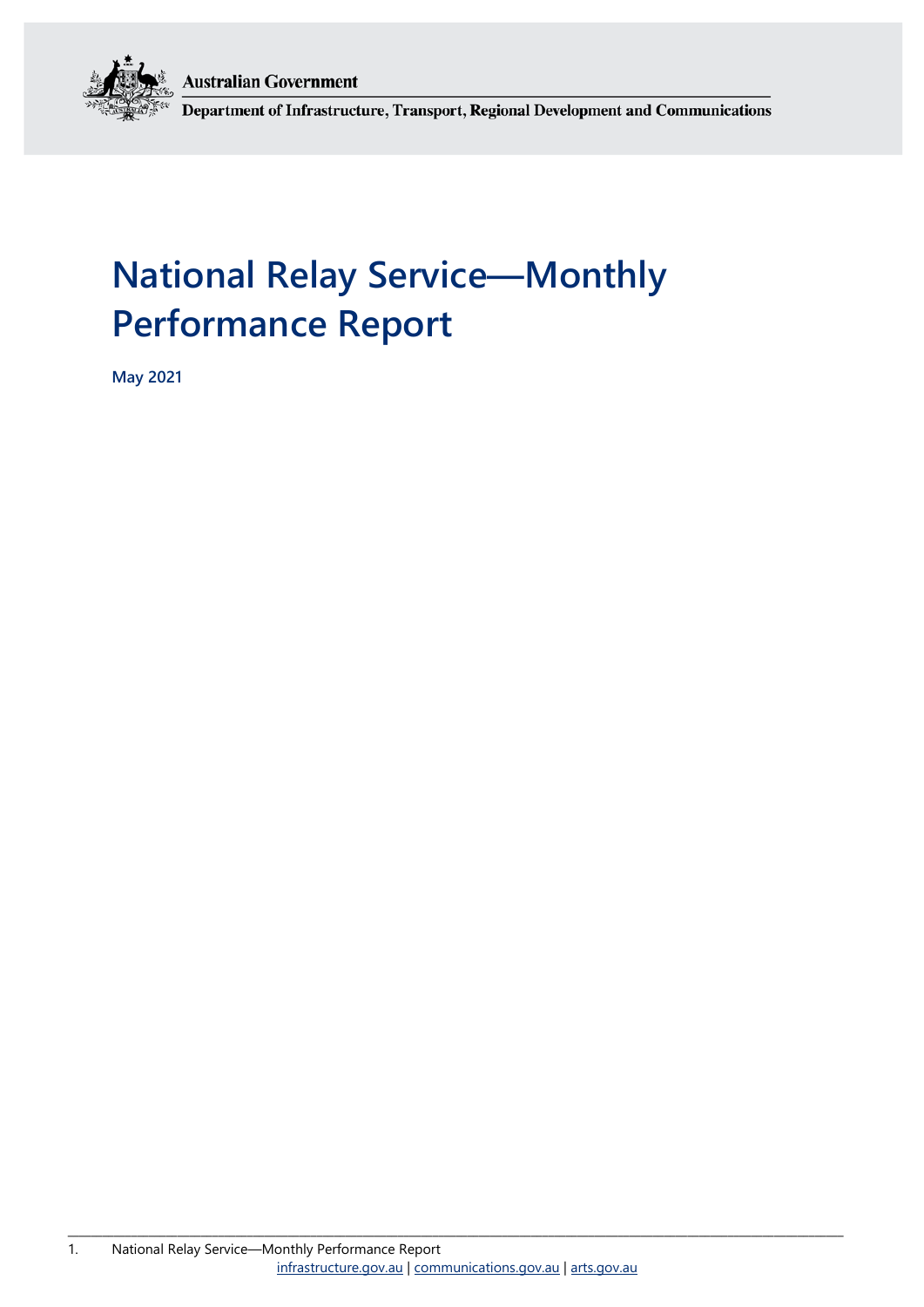### © Commonwealth of Australia 2021 May 2021 / INFRASTRUCTURE

## **Ownership of intellectual property rights in this publication**

Unless otherwise noted, copyright (and any other intellectual property rights, if any) in this publication is owned by the Commonwealth of Australia (referred to below as the Commonwealth).

### **Disclaimer**

The material contained in this publication is made available on the understanding that the Commonwealth is not providing professional advice, and that users exercise their own skill and care with respect to its use, and seek independent advice if necessary.

The Commonwealth makes no representations or warranties as to the contents or accuracy of the information contained in this publication. To the extent permitted by law, the Commonwealth disclaims liability to any person or organisation in respect of anything done, or omitted to be done, in reliance upon information contained in this publication.

## **Creative Commons licence**

With the exception of (a) the Coat of Arms; (b) the Department of Infrastructure, Transport, Regional Development and Communications photos and graphics; and (c) [OTHER], copyright in this publication is licensed under a Creative Commons Attribution 4.0 Australia Licence.

Creative Commons Attribution 4.0 Australia Licence is a standard form licence agreement that allows you to copy, communicate and adapt this publication provided that you attribute the work to the Commonwealth and abide by the other licence terms.

Further information on the licence terms is available from [https://creativecommons.org/licenses/by/4.0/.](https://creativecommons.org/licenses/by/4.0/) This publication should be attributed in the following way: © Commonwealth of Australia 2021.

## **Use of the Coat of Arms**

The Department of the Prime Minister and Cabinet sets the terms under which the Coat of Arms is used. Please refer to the Commonwealth Coat of Arms — Information and Guidelines publication available at [www.pmc.gov.au.](http://www.pmc.gov.au/) 

### **Contact us**

This publication is available in hard copy or PDF format. All other rights are reserved, including in relation to any Departmental logos or trade marks which may exist. For enquiries regarding the licence and any use of this publication, please contact:

Director—Publishing and Communications Communication Branch Department of Infrastructure, Transport, Regional Development and Communications GPO Box 594 Canberra ACT 2601 Australia Email: [publishing@communications.gov.au](mailto:publishing@communications.gov.au)

Websites: [www.infrastructure.gov.au](http://www.infrastructure.gov.au/) | [www.communications.gov.au](http://www.communications.gov.au/) | [www.arts.gov.au.](http://www.arts.gov.au/)

\_\_\_\_\_\_\_\_\_\_\_\_\_\_\_\_\_\_\_\_\_\_\_\_\_\_\_\_\_\_\_\_\_\_\_\_\_\_\_\_\_\_\_\_\_\_\_\_\_\_\_\_\_\_\_\_\_\_\_\_\_\_\_\_\_\_\_\_\_\_\_\_\_\_\_\_\_\_\_\_\_\_\_\_\_\_\_\_\_\_\_\_\_\_\_\_\_\_\_\_\_\_\_\_\_\_\_\_\_\_\_\_\_\_\_\_\_\_\_\_\_\_\_\_\_\_\_\_\_\_\_\_\_\_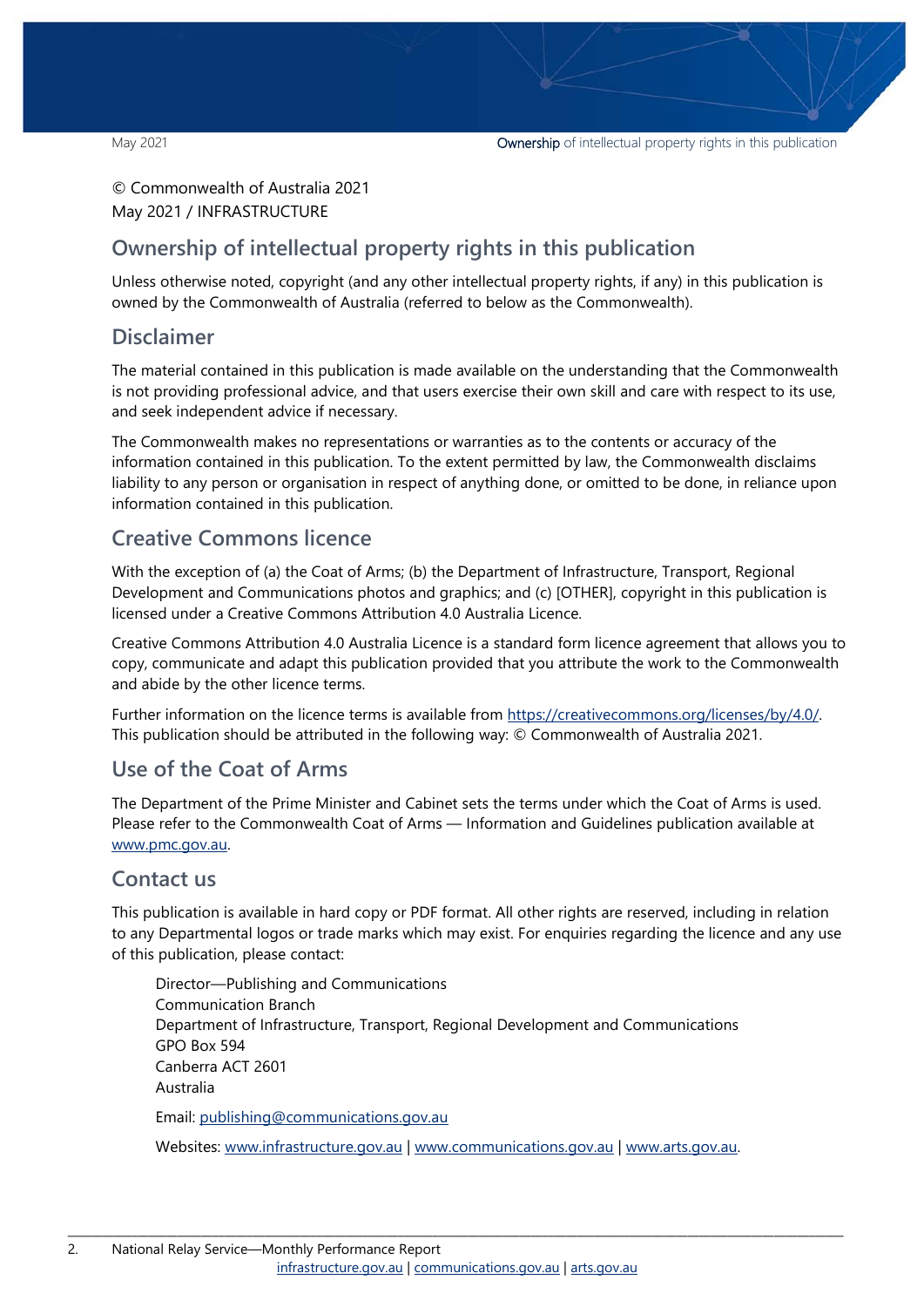### May 2021

### **Contents**

## Tables / images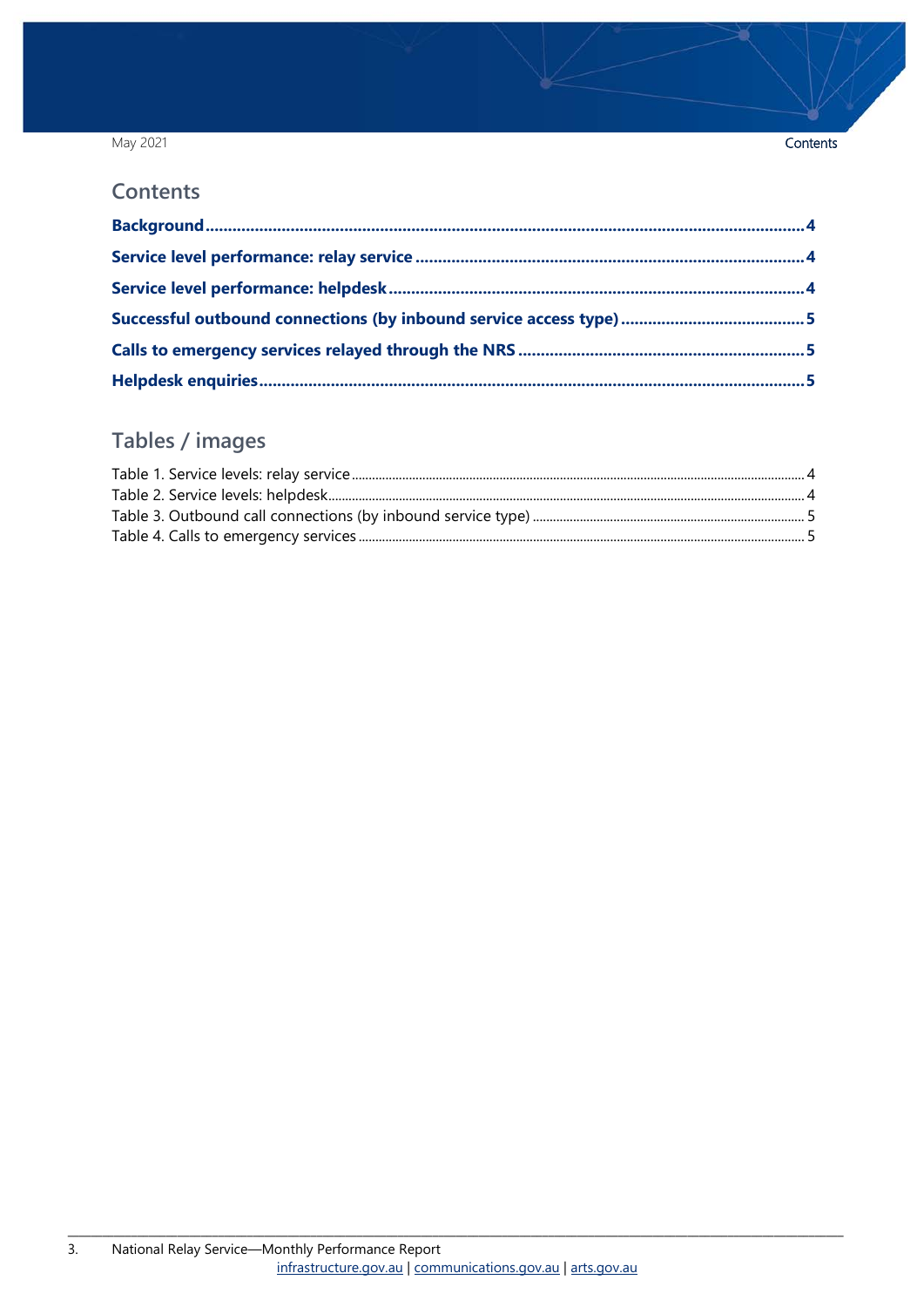## <span id="page-3-0"></span>**Background**

Concentrix, the National Relay Service (NRS) provider (relay and helpdesk services), submits activity and performance data to the Department of Infrastructure, Transport, Regional Development and Communications (the Department). This information is used to review the performance of the NRS against agreed service levels as well as provide data and information about how the NRS has been used in that month.

The Department then reports on NRS performance against agreed service levels and information on how the NRS is used, including the number of successful outbound connections, the number of calls to emergency services and the number of enquries to the NRS helpdesk.

## <span id="page-3-1"></span>**Service level performance: relay service**

| <b>Service level</b>                               | <b>Target</b>                                                                                                                                 | <b>May 2021</b> |
|----------------------------------------------------|-----------------------------------------------------------------------------------------------------------------------------------------------|-----------------|
| <b>Grade of Service 1 106</b><br>and 000 emergency | At least 85% of 106 and 000 calls are answered by a call-taker<br>within 5 seconds of reaching the relevant answering point for<br>the call.  | 99.02%          |
| <b>Grade of Service 2 106</b><br>and 000 emergency | At least 95% of 106 and 000 calls are answered by a call-taker<br>within 10 seconds of reaching the relevant answering point<br>for the call. | 98.95%          |
| <b>Abandon Rate</b>                                | No more than 5% of calls answered by a call taker are<br>abandoned after leaving the IVR or being presented to the<br>routing queue.          | 1.43%           |
| <b>Grade of Service 3</b>                          | At least 85% of all other non-emergency calls are answered<br>by a call taker within 10 seconds                                               | 90.72%          |
| <b>Grade of Service 4</b>                          | At least 80% of video relay calls are answered by a call taker<br>within 120 seconds                                                          | 84.83%          |

<span id="page-3-3"></span>**Table 1. Service levels: relay service**

## <span id="page-3-2"></span>**Service level performance: helpdesk**

### <span id="page-3-4"></span>**Table 2. Service levels: helpdesk**

| <b>Service level</b>                  | <b>Target</b>                                                                                                                                                                                                                                                                                            | <b>May 2021</b> |
|---------------------------------------|----------------------------------------------------------------------------------------------------------------------------------------------------------------------------------------------------------------------------------------------------------------------------------------------------------|-----------------|
| <b>Grade of Service</b>               | 80% of all telephone calls answered by a call taker within 30<br>seconds                                                                                                                                                                                                                                 | 92.02%          |
| <b>Acknowledgement</b>                | Must acknowledge greater than 85% of all enquiries received<br>through public NRS email addresses or forms from Accesshub or<br>from Helpdesk users within four hours where the enquiry is received<br>before 2 pm (AEST) on a business.<br>Day or otherwise by 12 noon (AEST) on the next business day. | 100%            |
| <b>Contact Resolution</b>             | Resolve greater than 85% of all enquiries received within 2 business<br>days.                                                                                                                                                                                                                            | 100%            |
| <b>Complaint</b><br><b>Resolution</b> | All complaints received are resolved within 20 business days of them<br>being raised                                                                                                                                                                                                                     | 100%            |

\_\_\_\_\_\_\_\_\_\_\_\_\_\_\_\_\_\_\_\_\_\_\_\_\_\_\_\_\_\_\_\_\_\_\_\_\_\_\_\_\_\_\_\_\_\_\_\_\_\_\_\_\_\_\_\_\_\_\_\_\_\_\_\_\_\_\_\_\_\_\_\_\_\_\_\_\_\_\_\_\_\_\_\_\_\_\_\_\_\_\_\_\_\_\_\_\_\_\_\_\_\_\_\_\_\_\_\_\_\_\_\_\_\_\_\_\_\_\_\_\_\_\_\_\_\_\_\_\_\_\_\_\_\_